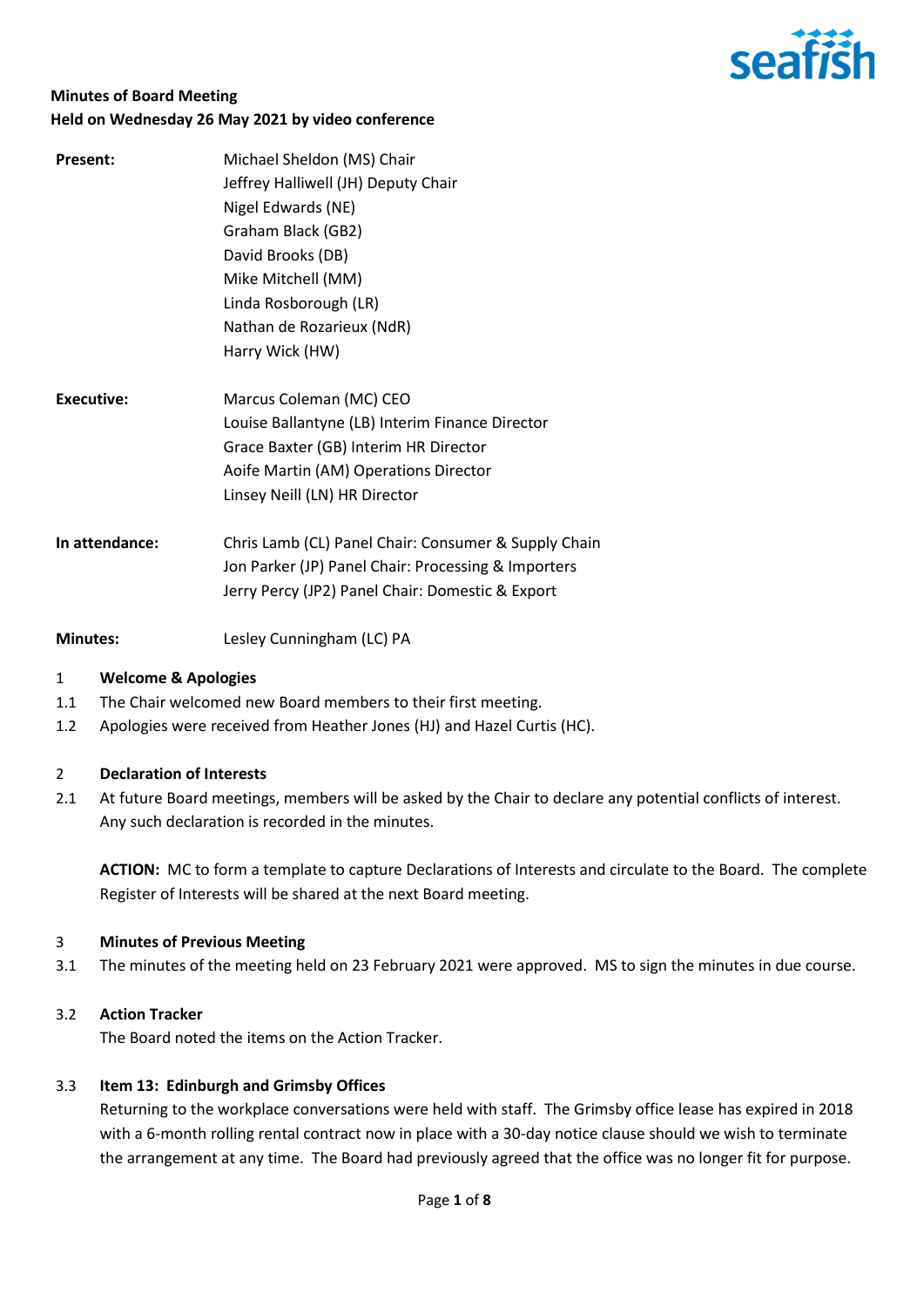

However, plans to relocate were put on hold due to the pandemic. This matter will be revisited. The Edinburgh office property is owned by Seafish.

**ACTION:** MC to update the Board regarding further workplace developments.

# 4 **An introduction to Seafish for New Board Members**

MS gave the new Board members an opportunity to reflect on the pre-Board and initial meetings with the Executive Team.

## 4.1 **Strategic Review - Stakeholder Workshops**

Board members expressed an interest in attending the planned workshops. MC stated the facilitators do not want too many observers due to the groups being small in numbers (8-12) and may affect the dynamics of the discussions. AM noted that all the workshops will be recorded, and these recordings can be shared with the Board.

**ACTION:** AM to circulate the Stakeholder Workshops dates to the Board. **ACTION:** Board members to inform AM of their interest to attend the Stakeholder Workshops.

## 5 **Strategic Review – Briefing on process and progress**

AM provided a detailed cover paper of the Board-led Seafish Strategic Review, gave an update on progress to date, outlined the priorities and the schedule of work for the next few months.

An interim report on the preliminary findings from the workshops and online survey will be produced and shared at the September Board meeting. It was intended that a formal recommendation could be agreed by the Board at its November meeting.

The Board briefly reflected on feedback received from the 2011 Seafish court case and subsequent review and noted comments from the Consumer & Supply Chain Chair regarding the Panel's understanding and the purpose of the review.

AM confirmed workshop information packs had been produced that included facts/statistics about levy and summarised the 5 key challenges. Invitations had been extended to levy-paying and non-levy-paying sectors to attend the workshops.

Clarification was sought on the Tailored Review. AM confirmed the Cabinet Office oversees any Tailored Review process. In this instance, a Steering Group comprising representatives from all four fisheries Administrations has been set up to review the Strategic Review outputs provide assurance related to the functions, form, performance, and governance of Seafish. Seafish is producing an information pack for the Steering Group who will then assess the findings and offer a formal response to the Cabinet Office.

MS stated the stakeholder groups and Panels will not provide the ready-made answer to the Strategic Review. The onus will be on the Seafish Board to distil the valuable contributions received from the Stakeholder Workshops and collate these into a final proposition.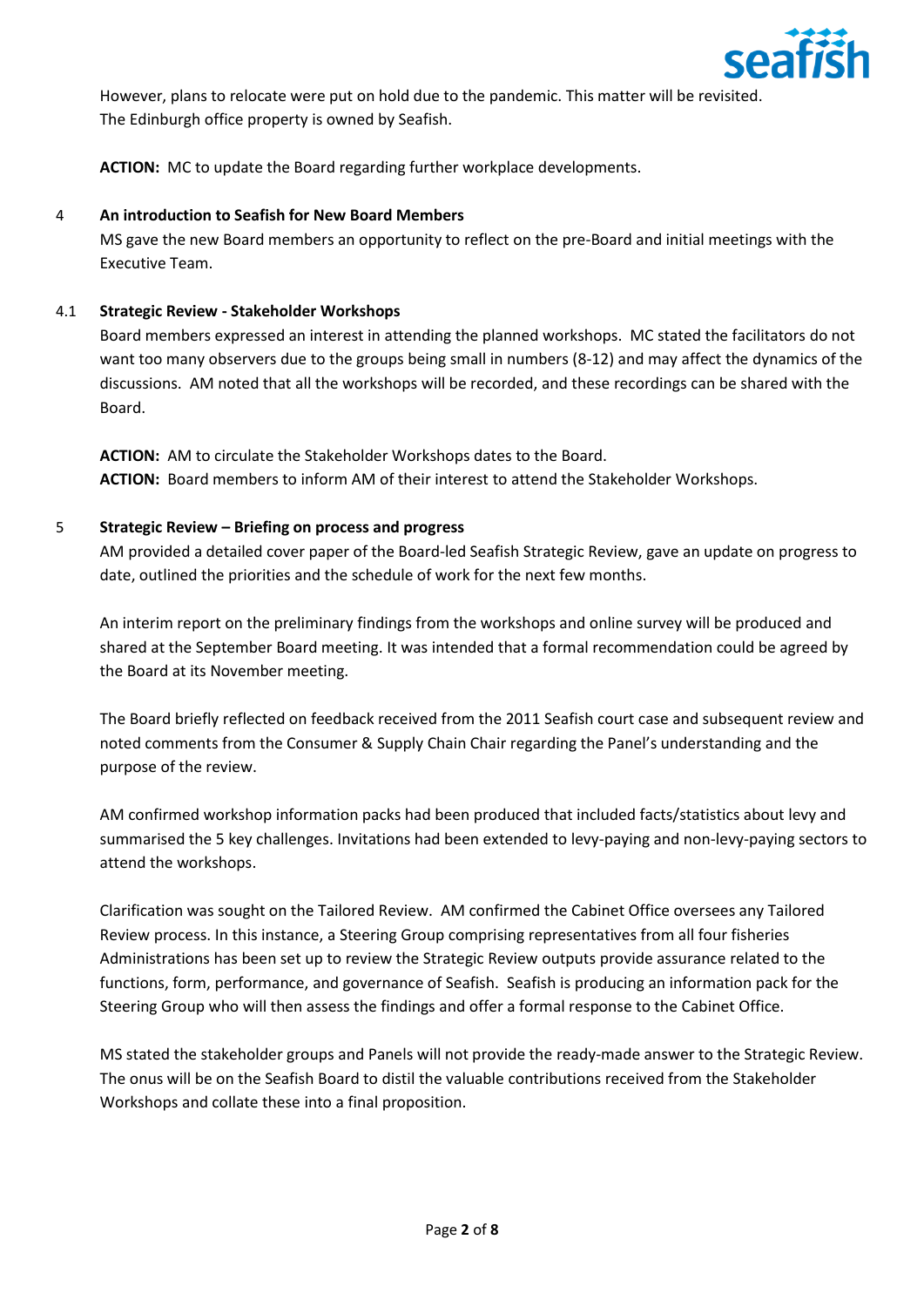

## 6 **End of Year 2020/21 Financial Position**

LB presented a paper providing an early view of the full year financial results for the year ended 31 March 2021 in the form of draft management accounts.

### 6.1 **Draft Accounts**

The draft management accounts presented to the Board should be considered as an early view of the full year results and are subject to change.

Work is ongoing by the Finance Team to create a final view for the NAO audit in August 2021. The Team are also waiting for receipt of the pension liability actuarial valuation and corresponding report.

MS advised that he was confident in the position presented by the Finance Team and noted that Seafish has a good working relationship with the NAO. Both LR and NdR are members of the ARC Committee and expect a successful audit and the lying of the accounts in due course

Both the Annual Report and Accounts will be presented to the Board for sign off prior to being laid before Parliament at the end of 2021.

### 6.2 **P&L Account**

Due to the pandemic and Brexit, early financial results for the year to 31 March 2021 indicated that Seafish returned a deficit of £1.7m. Levy income was higher than predicted at the start of the pandemic; £0.2m better than the expectation set in the Revised Budget.

## 7 **Annual Plan for 2021/22 – Final version for approval**

The paper sought Board's approval for the Seafish Annual Plan for 2021/22. This is the fourth Annual Plan under the current Corporate Plan cycle, following Ministerial approval in 2020 to extend the three-year corporate plan by a further year.

AM stated due to financial constraints Seafish would not be able to deliver all projects. A phased approach will be required depending on the financial situation with a final decision on these projects will be required by October 2021.

### 7.1 **New Activities for 2021**

The Board asked for the proposed changes to the comprehensive delivery of mandatory fishermen's training be incorporated with an explanation about the regulation and how this may affect industry. AM referred Board members to Challenge 3: A safe and skilled workforce where preparatory work on the new rules is underway.

The Board raised concerns about Seafish's partnership with the MCA and agreed that Seafish's involvement with Fishing Safety would be the subject of careful scrutiny during the Strategic Review process.

### 7.2 **Love Seafood**

The Love Seafood campaign is progressing well with facts and statistics shared at the Sector Panel meetings. The Marcomms Team continue to receive requests for regional and local direct sale activities. MS noted that he would write to departing CR Director, Hazel Curtis, to thank her for all her contributions towards the Love Seafood project and to wish her best wishes for the future.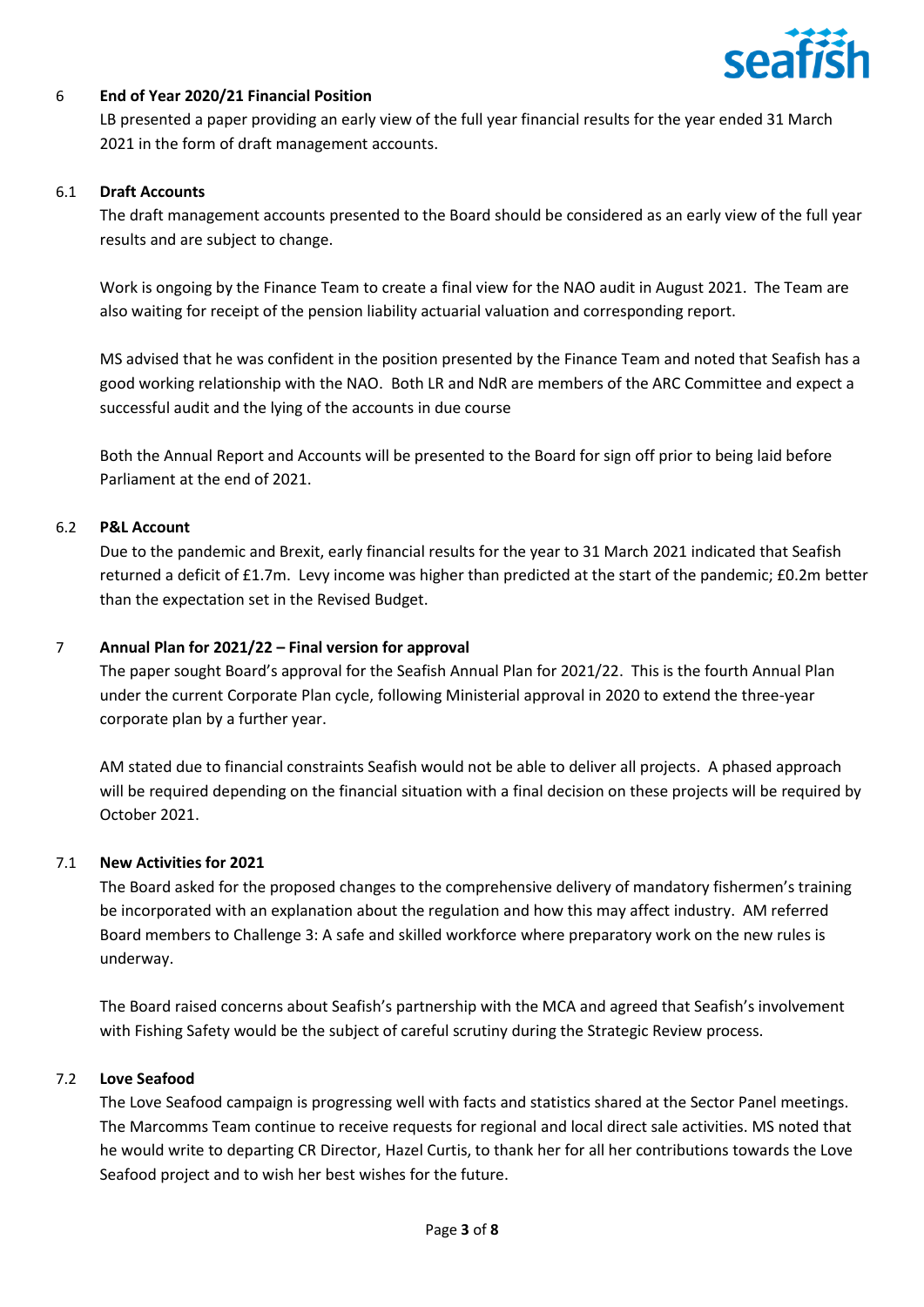

The Board approved the Seafish Annual Plan 2021/22.

### 8 **Budget for 2021/22 – Final version for approval**

LB presented the breakeven budget for 2021/22 for sign off by the Board.

### 8.1 **Overheads**

The Executive Team identified over £200k of overhead cost savings.

MS stated a break-even budget requires the deferral of £100k of projects being reviewed over the year. He noted that a pragmatic approach was required and that he was not against proceeding with these projects if that meant only a modest deficit being created.

## 8.2 **Pension deficit**

The Board raised concern in relation to the West Yorkshire Pension Scheme (WYPF) deficit.

LN stated the WYPF scheme is closed to new members but remains open to 17-18 staff employed by Seafish at the time of this change in 2006. LB asked the Board to note that the ongoing WYPF contributions are one of Seafish's significant costs. LB stated that employer contributions to the WYPF scheme are 37% compared to 10% for the current Seafish pension scheme - Legal & General.

MC confirmed the pension liability would be shared across the 4 administrations in the event that Seafish was wound up.

### 8.3 **Cycle and Planning**

Board members requested the Annual Plan and corresponding budget be brought forward to be agreed prior to the start of the financial year. It was agreed therefore that the 2022/23 Annual Plan and budget will be presented to the Board at its March 2022 meeting. The budget would therefore be in place by 1 April 2022.

The Board approved the budget for 2021/22.

### 9 **Seafish Staff Health, Safety & Wellbeing update**

GB stated the Health, Safety & Wellbeing Report is a standing item on the Board agenda.

### 9.1 **Health & Safety Committee**

The committee met in February 2021 where an update on care, compliance and Health & Wellbeing measures were discussed. To date there are no accidents reported. All staff continue to work from home.

### 9.2 **Returning to Work**

Managers have held discussions with team members in relation to staff returning to work, how this would be managed with government guidance being taken into consideration.

### 9.3 **Wellbeing**

Seafish has focused on wellbeing and supporting staff and their families throughout the pandemic. There is commitment to continue to work closely with employees in relation to their concerns in terms of coping with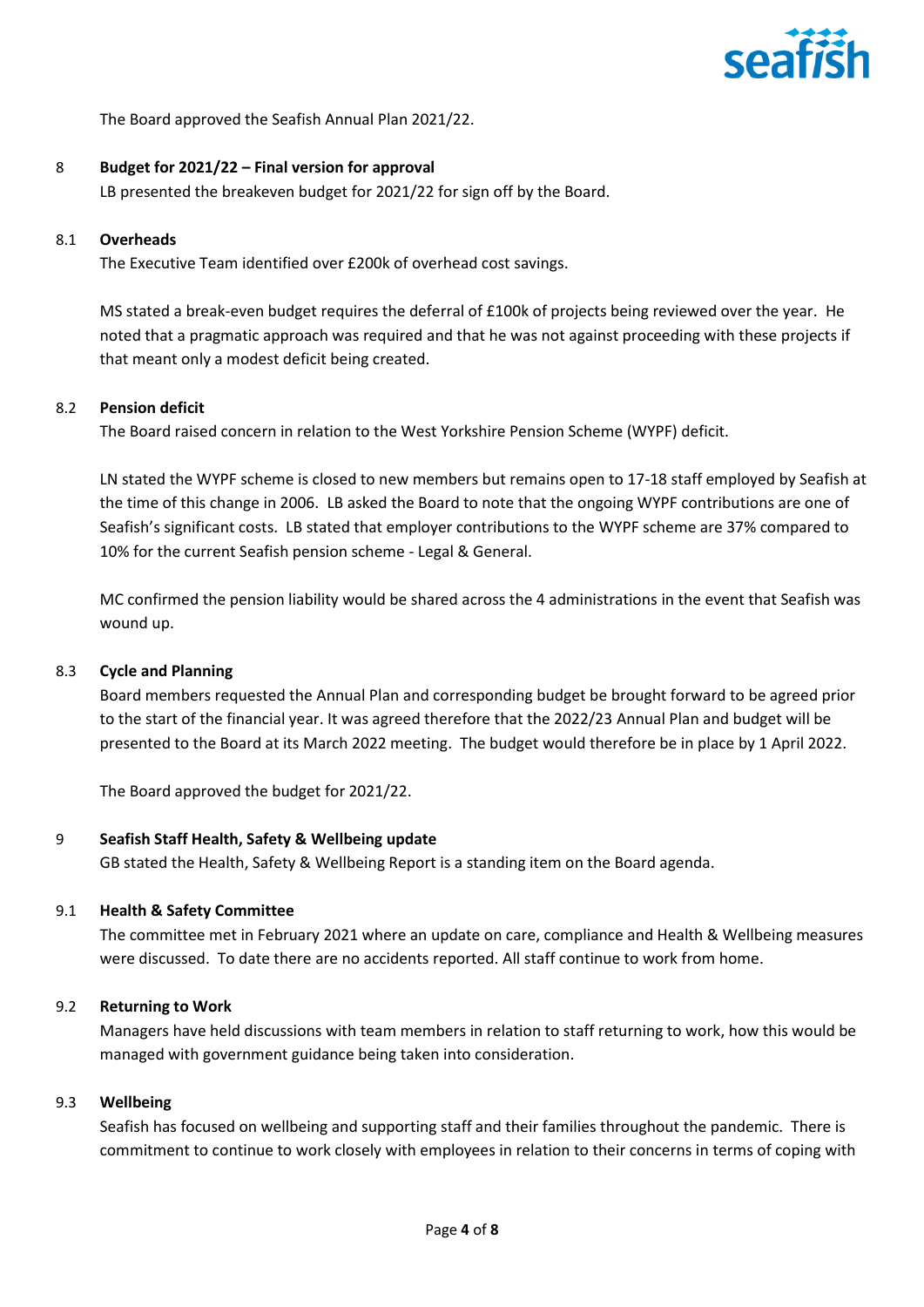

and managing change. Staff were demonstrating remarkable resilience in the circumstances.

#### 9.4 **Times 100**

Seafish will participate once again in the Sunday Times Best Companies Survey taking place at the end of 2021. This is Seafish's way of benchmarking itself against organisations who value and believe in employee engagement.

#### 9.5 **Giving something back**

Greater effort will go into promoting and encouraging staff to make use of up to 5 days to "giving something back".

#### 9.6 **Recruitment process**

NdR stated raised concerns in relation to the Executive Team turnover and noted that in his view previous recruitment processes were not carried out in a satisfactory manner.

MC stated the Executive Team will not rush into recruiting externally or restructuring the Corporate Relations Division and will consult the Remuneration Committee before any recruitment commences.

The Board recognised the restructuring and redundancy process in 2020 and how this was handled by the Executive Team where staff were treated with dignity and respect. The Board commended the Executive for this approach.

### 10 **Digital Transformation Programme: Description and Audit Proposal**

The paper provided the Board with an overview of Seafish's Digital Transformation Roadmap.

The Board raised its concerns in relation to the size and scale of the Digital Programme. LB confirmed that assurance is being sought via Internal Audit to address these concerns. LB noted that everyone involved wanted to ensure that the programme was the right scale, scope and impact for an organisation of Seafish's size.

### 10.1 **Progress Update**

The delivery of several projects was delayed with higher digital transformation costs due to the extent of the work required to the modernise and improve the IT infrastructure.

### 10.2 **Independent Project Review**

The Digital Transformation Board has suggested that an independent review be carried out of the programme at the end of Phase 1. LB confirmed the review will be carried out by our Internal Auditors, BDO with 4 audits in total planned for 2021/22.

**ACTION:** LB to update the DTB and Seafish Board on progress and audit findings.

#### 10.3 **Digital Transformation Board**

**ACTION:** MS and MC to meet and discuss the future membership of the Digital Transformation Board and the item placed on the next Audit & Risk Committee agenda.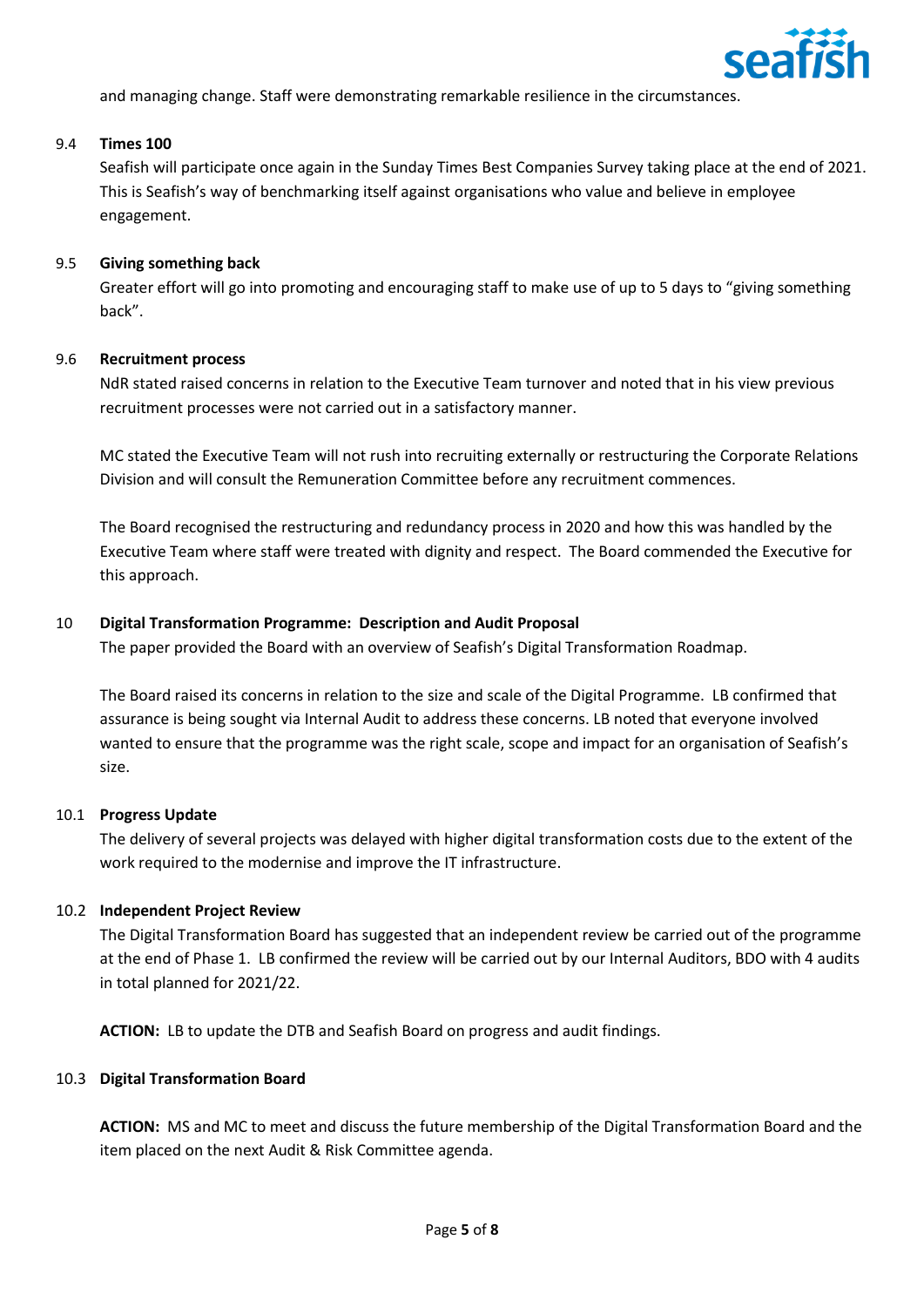

**ACTION:** The Audit & Risk Committee is to concentrate on risk management, security and assurance frameworks in relation to the digital roadmap.

# 11 **Proposed changes to the delivery of mandatory fishermen's training – briefing ahead of required decision in September 2021**

The purpose of the paper is to provide Board members with an overview of:

- Seafish's role in the delivery of mandatory fishermen's training.

- The proposed changes that the Maritime & Coastguard Agency (MCA) is making to delivery of mandatory training for fishermen.

- The implications of the proposed changes for Seafish and how this aligns with the Seafish Strategic Review.

The Board noted:

- the contents of the briefing paper and understood the importance of the mandatory fishermen's training and the question of Seafish's continued involvement to administer this on behalf of the MCA.

- Potential levy savings if Seafish were to cease the delivery of the training.

The Board raised concern regarding the current relationship between Seafish and the MCA and supported the Executive Team's intention to improve the working partnership.

## 12 **CEO Report and Delivery Dashboards**

### 12.1 **CEO Report**

MS thanked MC for producing the in-depth report for the benefit of new Board members.

The paper provides the Board with the CEO's perspective of key developments for Seafish since the last meeting in February 2021.

### 12.2 **Corporate Relations**

MC confirmed HC had resigned from the post of Director of Corporate Relations and asked for the information to be kept confidential until Seafish staff members had been informed of HC's resignation.

### 12.3 **Internal Audit**

The draft End of Year Report produced by BDO will be reviewed by the Audit & Risk Committee.

### 12.4 **Staff Wellbeing**

Seafish continues to focus on wellbeing throughout the year with results from a recent staff survey shared with HoTs. The HoTs continue to be engaged with staff members and mental health placed on the leadership forum meeting agendas.

## 12.5 **Refreshed Project Management Approach**

A recent audit suggested improvements to our project management approach. LB and AM are reviewing and redesigning the project management approach. Staff will be trained on the revised approach shortly.

### 12.6 **Levy Debtors**

The Levy Team continue to chase levy debtors, but to date, are unable to visit premises due to COVID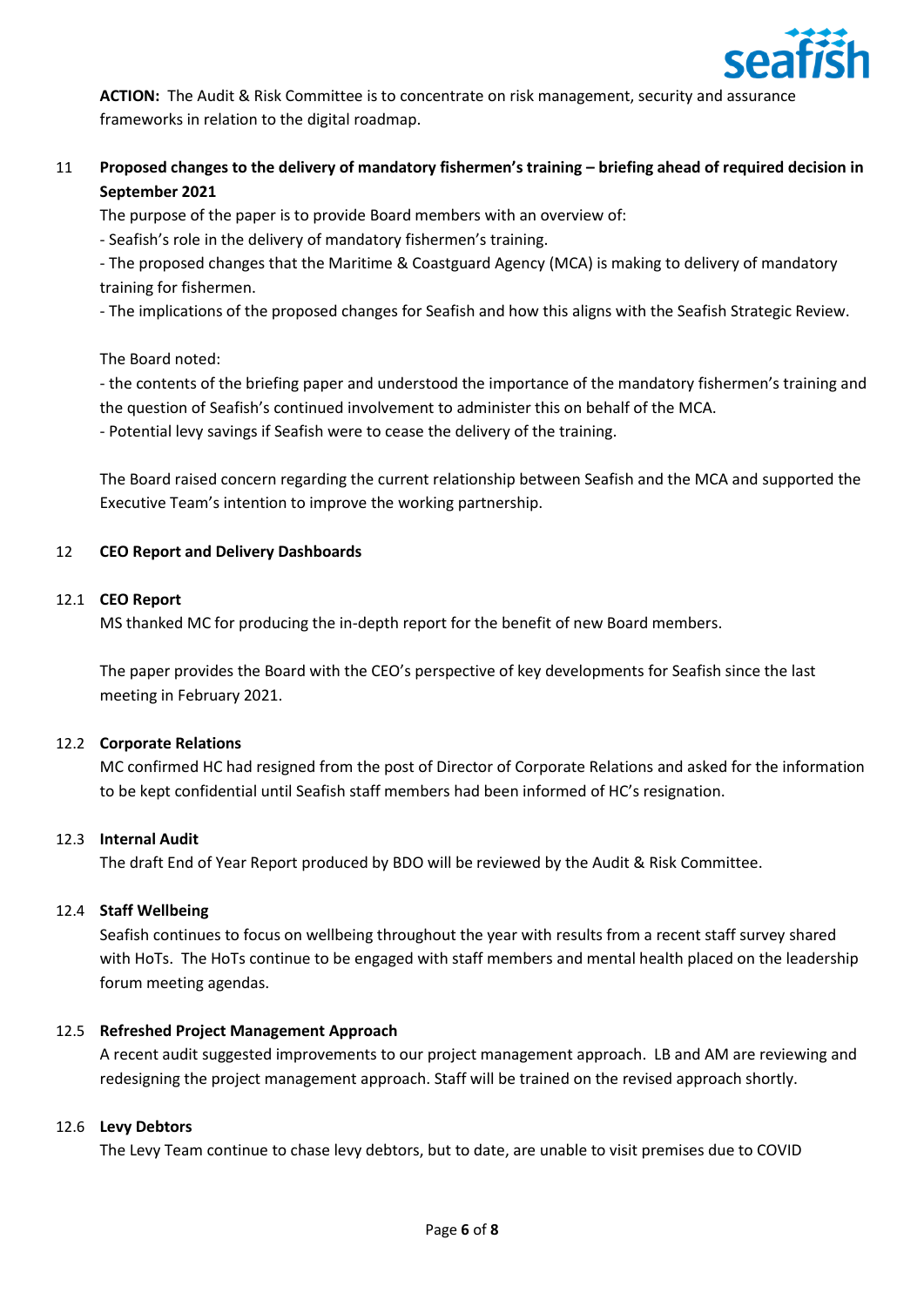

restrictions.

### 12.7 **Seaspiracy**

In March 2021, Netflix released Seaspiracy, a negative film about the global seafood industry. MM stated Seafish responded to the criticism by producing an excellent piece of work which was supported by the UK industry.

## 13 **Chair's Report**

The Chair's confirmed his priorities as:

- The Board to understand the new strategic review and ensure we have a robust proposition to deliver a strong proposition to Devolved Administrations and to Rachel Muckle at Defra in November - Supporting the Executive Team to build its relationships with the MCA/MMO.

## 13.1 **Defra**

MS confirmed his attendance at Defra's Arm's Length Bodies Chair meetings where various items are discussed including public policy outcomes, environment issues, government, and social responsibilities.

## 14 **Seafish Board Sub-Committee Appointments**

The paper proposed new membership of the Seafish Board's two sub-committees following the recent appointment of new Board members to the Seafish Board.

### 14.1 **Seafish Board Proposed Sub-Committees**

*Audit & Risk Committee proposed membership:* David Brooks (Chair) Linda Rosborough Graham Black Harry Wick Nigel Edwards

*Remuneration Committee proposed membership:* Jeff Halliwell (Chair) Heather Jones Mike Mitchell Nathan de Rozarieux

**ACTION:** The Chair to discuss the proposal with the new Board members and confirm Committee membership.

### 15 **Annual Pay Awards – Recommendation from the Remuneration Committee**

The paper confirmed the recommendations regarding Annual Pay Awards made by the Seafish Remuneration Committee at its extraordinary meeting on 17 May 2021. The Board accepted the recommendation.

### 16 **Forward Plan**

The draft Forward Plan shows an overview of Board papers and presentations planned over the next 12 months. Additional items will be added to the schedule as they arise.